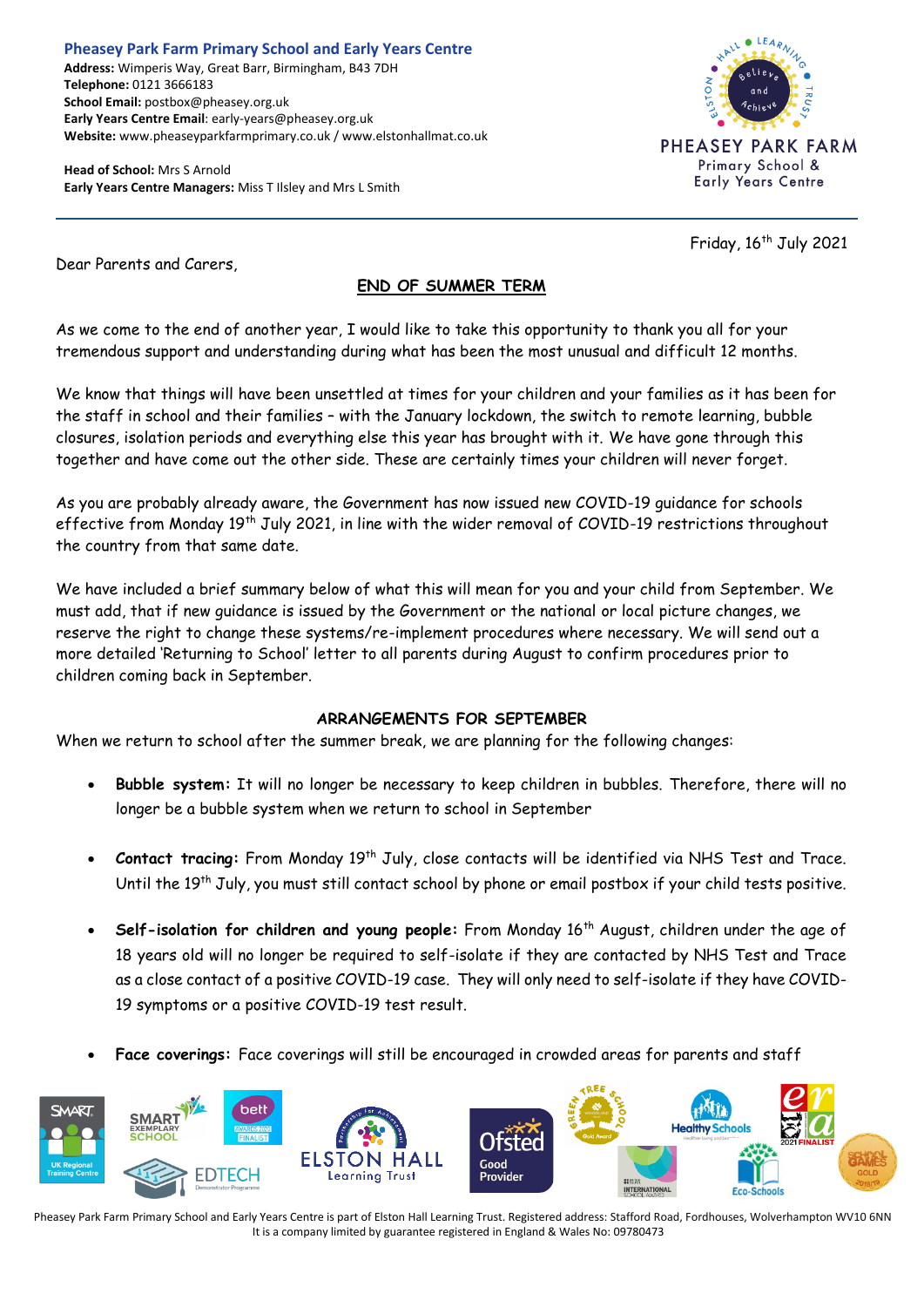

**Head of School:** Mrs S Arnold **Early Years Centre Managers:** Miss T Ilsley and Mrs L Smith

- **Start/finish times:** It should no longer be necessary to have staggered times for the school day. Therefore we expect to return to our previous timings for school aged children – **8:45am – Start of the school day** and **3:25pm – end of the school day**
- **One way system:** It should no longer be necessary for the one way system to be in place. Therefore, we are planning that parents will be able to enter and exit school from both Raeburn Road and Wimperis Way. Playgrounds must be used to allow parents to spread out rather than congregate outside classrooms/on paths
- **Hygiene measures:** we will continue with our enhanced hand washing/sanitising and cleaning measures
- **Parent communication:** we will continue to ask parents to contact school by telephone or emailing postbox rather than come into the building, at least to start with.
- **Children mixing:** At playtime and lunchtime, children will be able to mix with children from other classes so long as there are no local outbreaks
- **Swimming:** For Years 1-6, swimming will start weekly from 13th September and for Reception, after Christmas
- **PE:** Children will once again be able to keep their PE kit in classrooms and get changed in school. Therefore, on PE days, children should come into school in full uniform

# **HEALTHY SCHOOLS**

We are a Healthy School and, like many other primary schools, we only allow fruit and vegetables to be brought in from home as a breaktime snack. We also only allow water and ask that all children bring in a named water bottle every day. Whilst we do sell limited tuck at breaktime for Years 1 to 6, catering staff have ensured the healthiest options are on offer and we feel it is important for us to continue to provide this. Please do not send any other snacks in for your child at breaktime as the children will not be permitted to have them. Please remember that all KS1 pupils have fresh fruit given to them daily.

We will continue to use SIMS Pay for tuck orders and all orders for the week ahead must be placed by 10pm on the Sunday evening. Please note that during the summer SIMS Pay will change it's name to Pay360

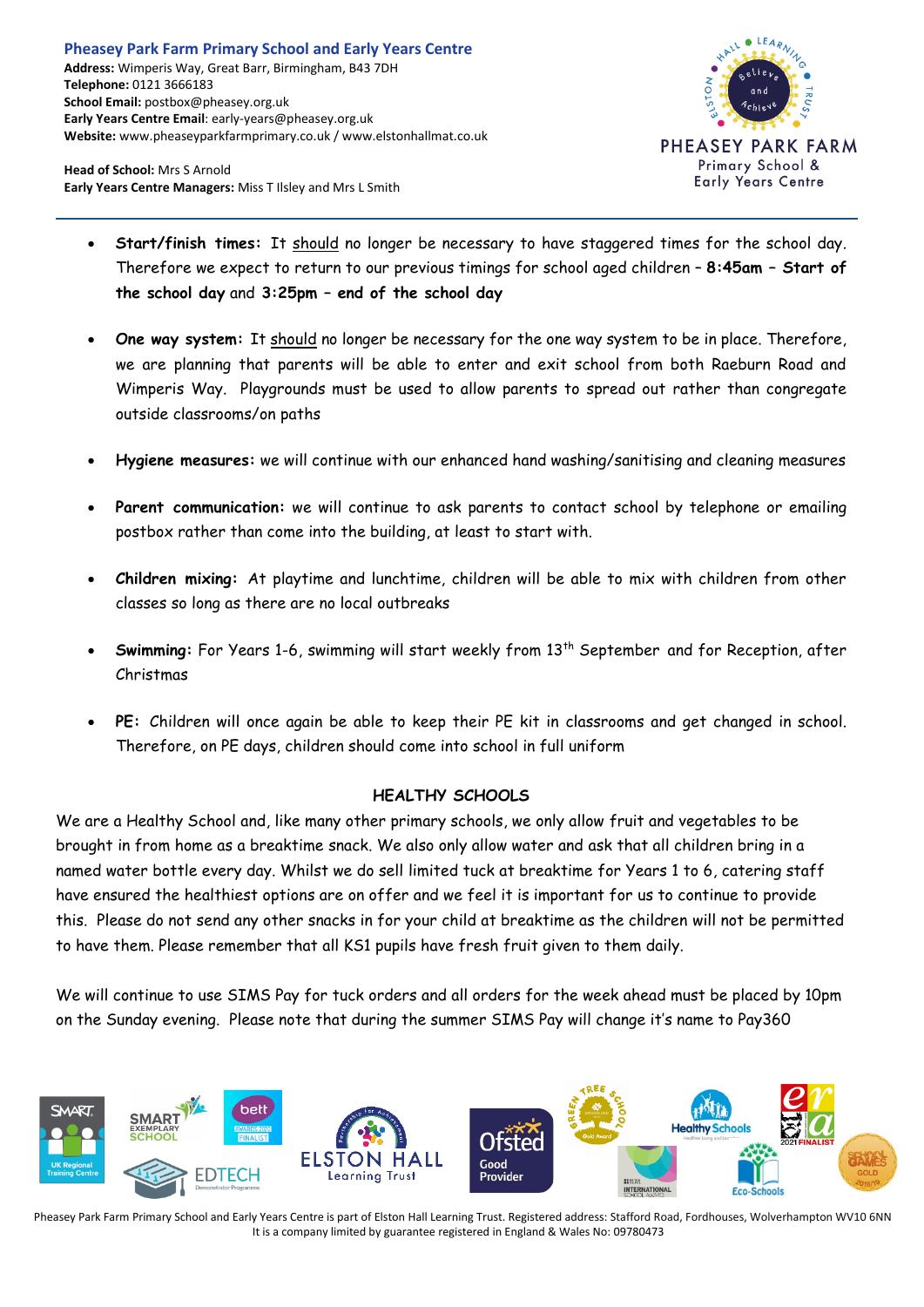**Head of School:** Mrs S Arnold **Early Years Centre Managers:** Miss T Ilsley and Mrs L Smith



Education Payments however this will not change the way parents access and you will automatically be redirected.

#### **UNIFORM**

As you are aware our school logo has recently been updated and this will be gradually phased into our uniform. From September, children can wear jumpers/cardigans/PE TShirt/Polo shirts bearing either logo. Please note that all children must return to school in full uniform and this includes sturdy, black school shoes – trainers/pumps are not permitted. Please check our uniform policy if you need clarification [https://tinyurl.com/2utzr4bb.](https://tinyurl.com/2utzr4bb)

If you wish to purchase school ties, please do so through SIMS Pay as usual and we will facilitate giving these to the children in class rather than parents collecting from the office.

# **RETURN DATES**

Children in Years 1-6 will return to school on Monday, 6th September. Reception induction meetings will take place from Monday, 6th – Wednesday 8th September and all Reception children will start a full day on Thursday, 9<sup>th</sup> September. Nursery Inductions will also take place from Monday, 6<sup>th</sup> - Wednesday 8<sup>th</sup> September and all Nursery children will attend together from Monday, 13<sup>th</sup> September.

Term dates for the 2021/2 academic year can be found on the school website <https://tinyurl.com/3rdjc92x>

# **STAFFING NEWS**

We welcome the following members of Staff who will be joining us in September: Miss T. Rakhra -Teacher Miss M. Wright -Teacher Mrs D. Francis – Teaching Assistant

We welcome back Mrs A. Welter who will take up the post of Assistant Head Teacher.

Congratulations to Mrs Knight and Miss Matthew who will both take up internal Assistant Head Teacher posts from September.

We also have some members of staff with new roles from September: Mrs L. Begum - Phase Leader Miss A. Crouch -Year Leader Mrs J Walsham -Year Leader Miss A. Yoncaci-Science Leader Mrs L. Eveson - Ed Tech Leader Mrs M. Atkinson – Senior Lunchtime Supervisor